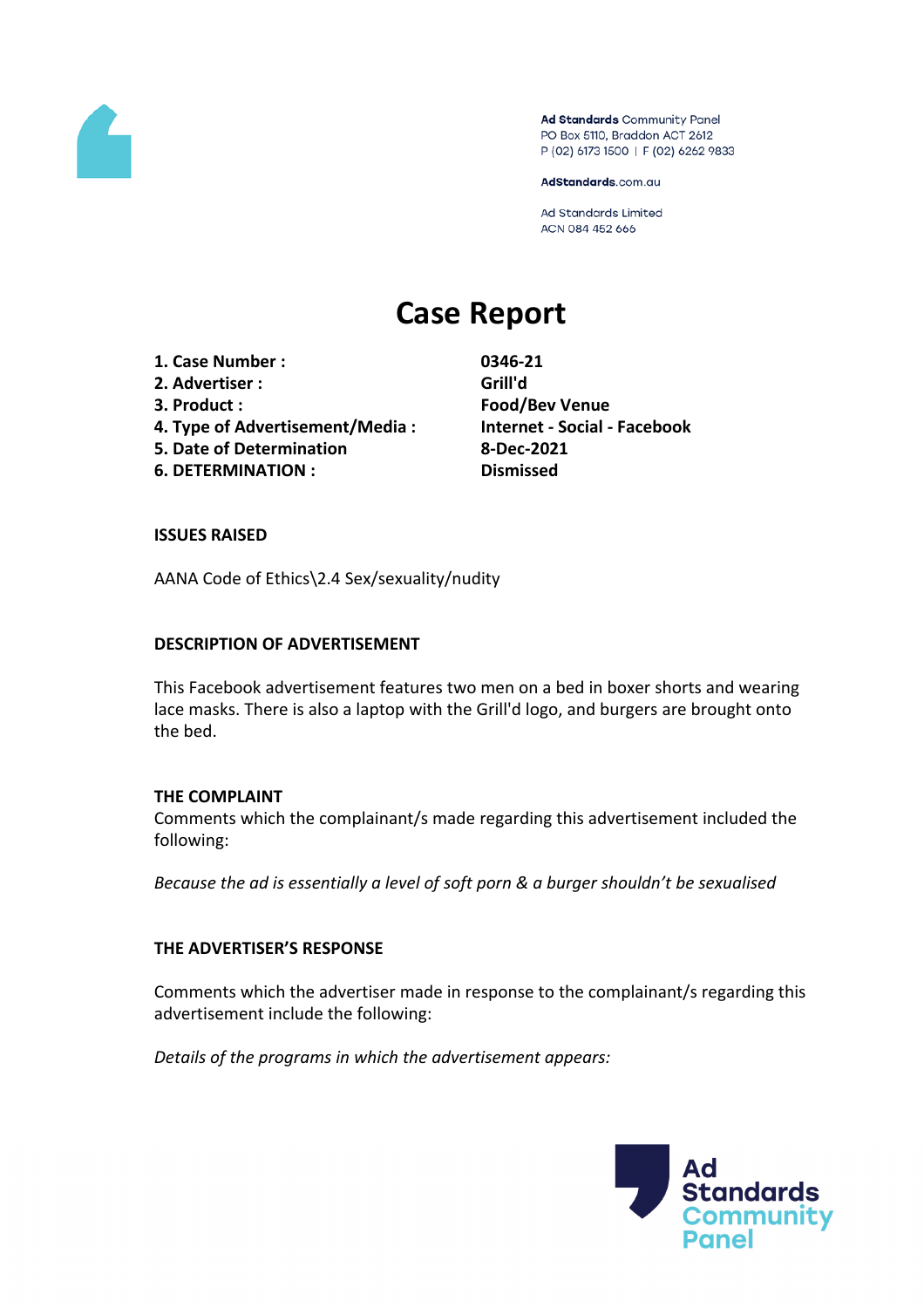

*The Grill'd Impossible burger boosted post was promoted on Grill'd's Facebook and Instagram pages. The Grill'd Impossible burger boosted post complies with Facebook's advertising policy and was approved to run on the platform*

*Whether the audience of the programs is predominantly children?*

*The Facebook and Instagram post was boosted to an audience of 18-40 year olds across all genders. Grill'd used the Facebook Advertising age-gating to ensure the boosted audience was only users registered as 18+.*

*Your comprehensive comments in relation to the complaint (taking into account the need to address all aspects of the advertising codes):*

*1. AANA Code of Ethics*

*We understand the complaint has been raised in respect of provision 2.4 of the Code.*

*We note that provision 2.4 of the Code sets out that "Advertising shall treat sex, sexuality and nudity with sensitivity to the relevant audience."*

*This content film playfully parodies a camgirl scene, featuring the Impossible burger. In* this film, the camera is set up in a locked shot, with both our talent sitting in front of it. *The premise is that they are chatting directly to their viewers like on a social channel, with a computer in front of them. They're talking directly to their viewers and eat a Grill'd Impossible burger.*

*We note the complaint received expresses concern at the imagery being considered to be soft porn and a burger being sexualised. However we submit that the talent are appropriately covered throughout the entirety of the film where no buttocks, genital mounds or nipples can be seen; do not expose themselves or hint to undress; do not bring attention to their genital region or indicate towards it; do not use any sexual paraphernelia such as whips or handcuffs; do not touch each other or have any physical or suggestive interaction beyond handing a food product to one another on a plate; and the burger is never used in a sexual nature, or physically treated as derogatory or anything other than a burger product.*

*The intention of the content was to prove plant-based burgers can be just as juicy and saucy as the real thing. The concept uses a "play on words" to introduce the burgers and meat to the audience. As social content, the script was ad-libbed and edited as a series of outtakes, intending to entertain and make viewers laugh and engage with the video in a parody of a format and type of video that exists in online platforms and in social channels.*

*Accordingly, we submit that the advertisement does not breach provision 2.4 of the Code.*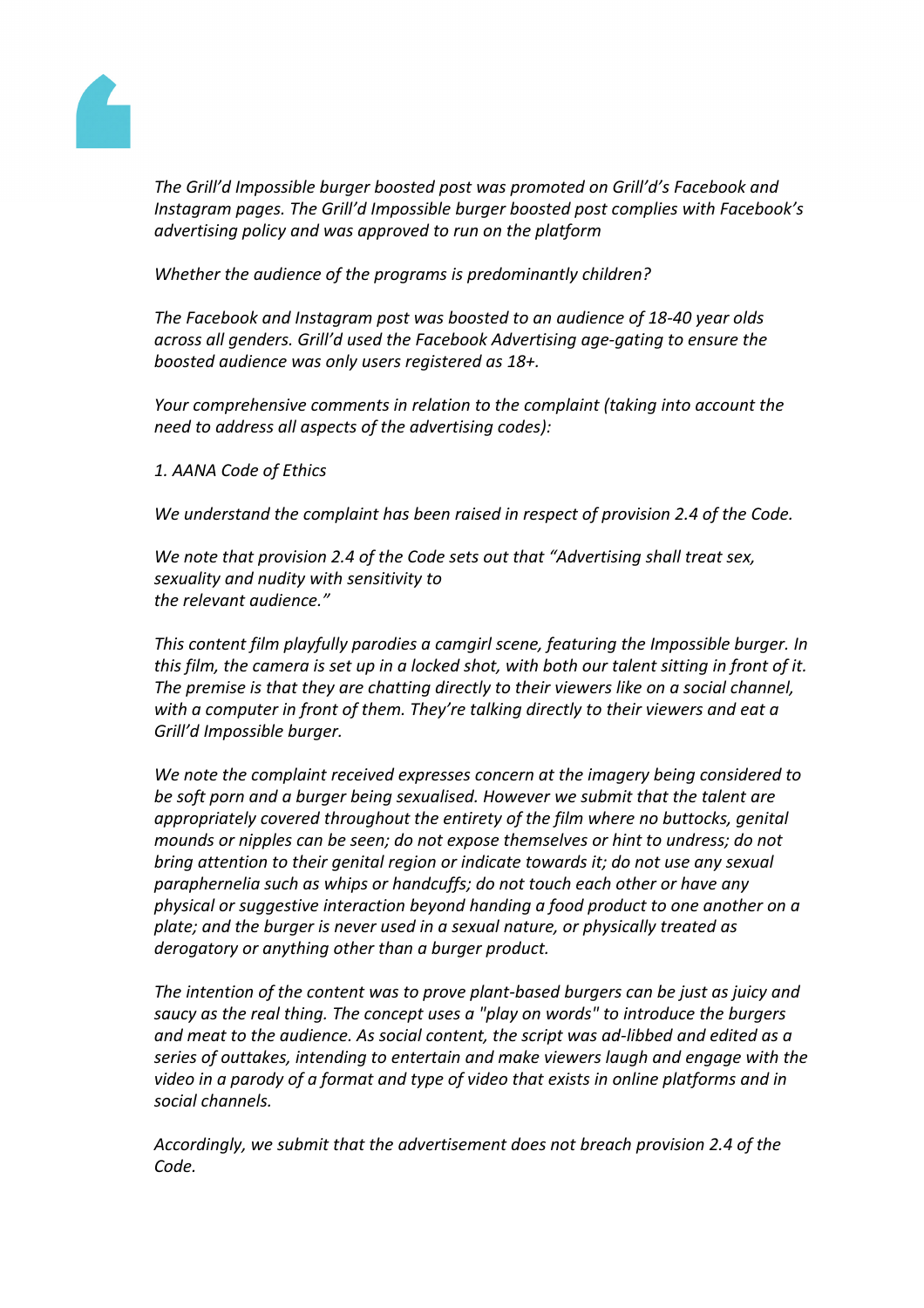

*In respect of the remaining provisions of the Code, we submit that there is nothing else in the advertisements that would breach any other provisions.*

*On this basis, we submit that the boosted post does not breach the Code.*

*6. Conclusion*

*On this basis, we submit that the boosted post does not breach any relevant provision of the AANA Code of Ethics or any other relevant codes. There is no breach of any of the relevant provisions of any of the AANA codes noted above.*

*Accordingly, we submit that all complaints should be summarily dismissed.*

## **THE DETERMINATION**

The Ad Standards Community Panel (the Panel) considered whether this advertisement breaches Section 2 of the AANA Code of Ethics (the Code).

The Panel noted the complainant's concern that the advertisement is soft porn and that a burger should not be sexualised.

The Panel viewed the advertisement and noted the advertiser's response.

**Section 2.4: Advertising or Marketing Communications shall treat sex, sexuality and nudity with sensitivity to the relevant audience.**

The Panel noted the Practice Note for the Code states:

*"Overtly sexual depictions where the depiction is not relevant to the product or service being advertised are likely to offend Prevailing Community Standards and be unacceptable.*

*"Discreet portrayal of nudity and sexuality in an appropriate context (eg advertisements for toiletries and underwear) is generally permitted but note the application of the relevant audience. More care should be taken in outdoor media than magazines, for example.*

*"Images of models in bikinis or underwear are permitted, however, unacceptable images could include those where a model is in a suggestively sexual pose, where underwear is being pulled up or down (by the model or another person), or where there is clear sexual innuendo from the ad (e.g. depicting women as sexual objects)."*

### **Does the advertisement contain sex?**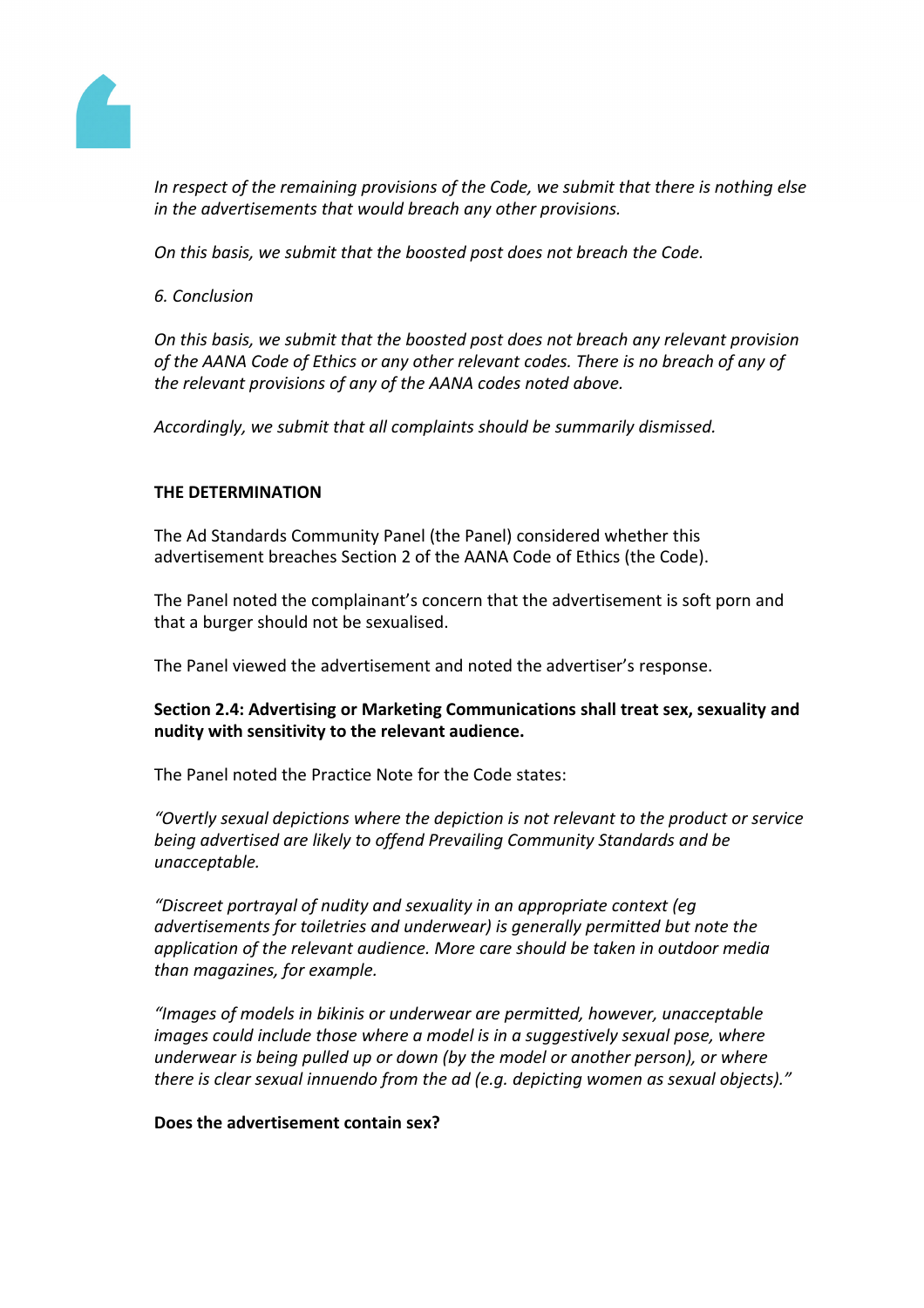

The Panel considered whether the advertisement contained sex. The Panel noted the definition of sex in the Practice Note is "sexual intercourse; person or persons engaged in sexually stimulating behaviour".

The Panel noted that the advertisement depicts two men in boxers and lace masks on a bed hanging by ropes. The Panel noted that while the advertisement has a sexualized theme, the men do not engage in sex.

### **Does the advertisement contain sexuality?**

The Panel noted the definition of sexuality in the Practice Note is "the capacity to experience and express sexual desire; the recognition or emphasis of sexual matters".

The Panel considered that the combination of the scene and the men's language did amount to sexuality.

### **Does the advertisement contain nudity?**

The Panel noted that the definition of nudity in the Practice Note is "the depiction of a person without clothing or covering; partial or suggested nudity may also be considered nudity".

The Panel noted that the men are wearing boxers however considered that the advertisement does contain partial nudity.

# **Are the issues of sexuality and nudity treated with sensitivity to the relevant audience?**

The Panel noted that the definition of sensitivity in the Practice Note is "understanding and awareness to the needs and emotions of others".

The Panel considered that the requirement to consider whether sexual suggestion is 'sensitive to the relevant audience' requires them to consider who the relevant audience is and to have an understanding of how they might react to or feel about the advertisement.

The Panel noted that this advertisement was a sponsored advertisement on Facebook and noted the advertiser's response that it was targeted to people aged 18-40 and used user information to ensure the audience was registered as over 18.

The minority of the Panel considered that the advertisement being a sponsored post meant that viewers had no choice in the material being served to them, as opposed to a non-sponsored post on the Grill'd account that viewers opt in to following.

The minority of the Panel considered that the advertisement was highly sexualised and considered that the sexuality was not relevant to the burger product being advertised. The minority considered that the advertisement did breach the Code.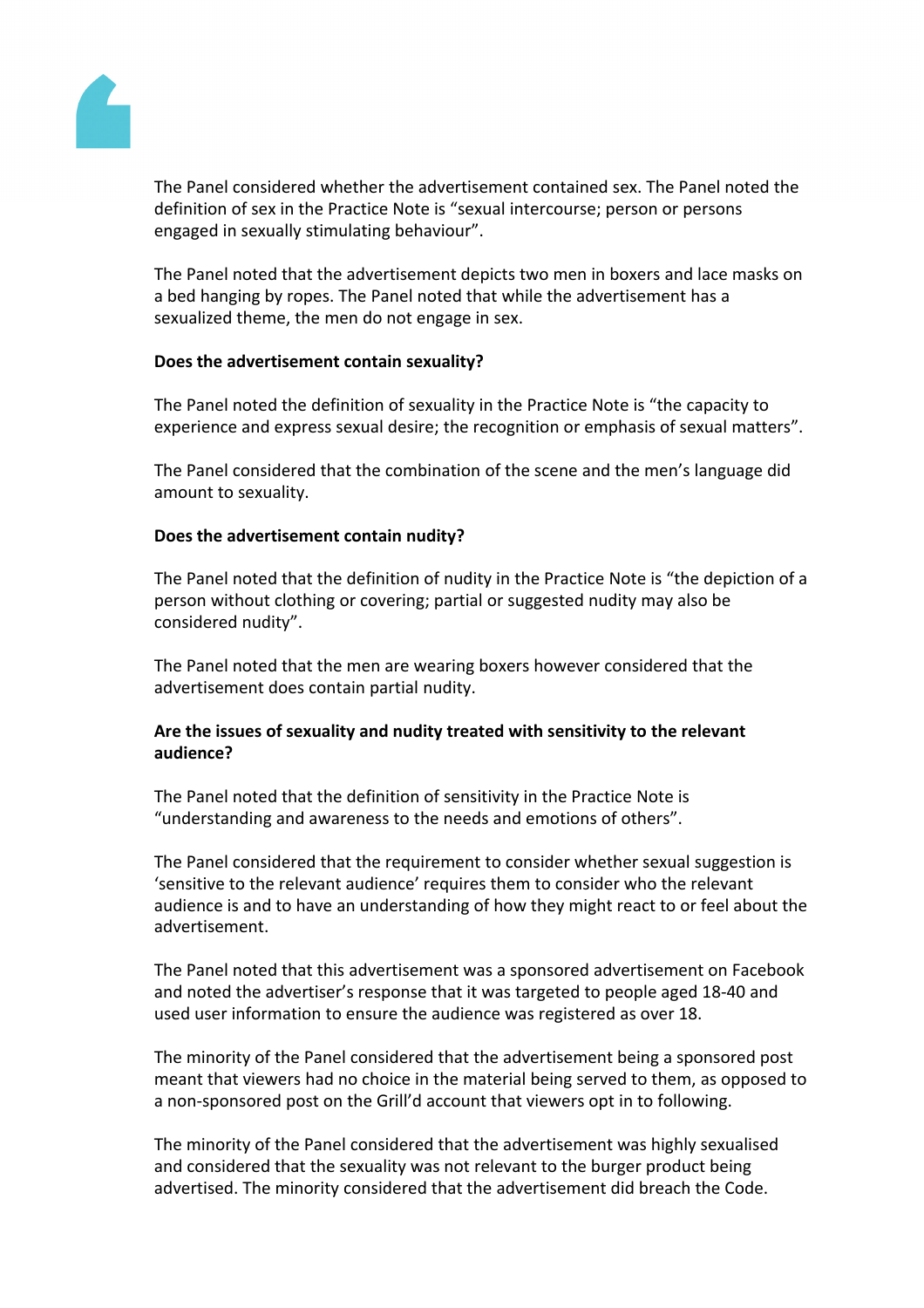

The majority of the Panel considered that while the advertisement was sexualised, it was an awkward and comedic parody of a webcam model scene rather than a particularly sensual or romantically sexualised scene.

The majority of the Panel considered that while it may make viewers uncomfortable, the advertisement was targeted towards over 18's and the advertisement did not contain highly sexualised imagery, only men in boxers wearing masks. The majority considered that the language used by the men features a lot of double entendres and sexual innuendo rather than being explicit.

The majority of the Panel considered that the advertisement plays on the idea of the burger being sexy and the taste being euphoric or orgasmic, and the majority considered that most adult members of the community viewing this advertisement would recognise the parody and not consider the advertisement to be promoting sex.

Overall the Panel considered that the sexual element of the advertisement was moderate and was not inappropriate for a broad adult audience.

#### **Section 2.4 Conclusion**

The Panel determined the advertisement did treat sex, sexuality and nudity with sensitivity to the relevant audience and did not breach Section 2.4 of the Code.

### **Conclusion**

Finding that the advertisement did not breach any other section of the Code the Panel dismissed the complaint.